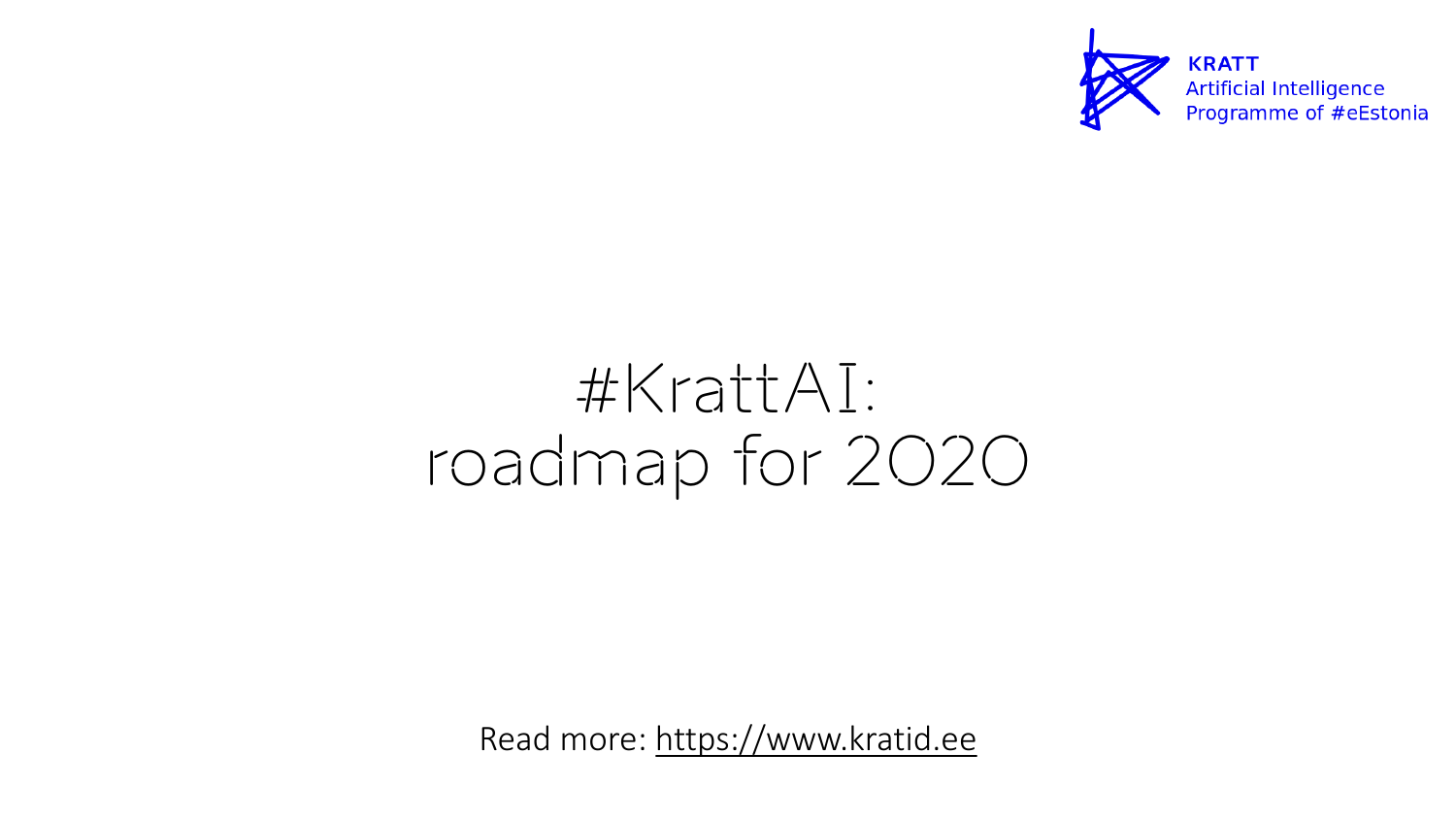#### What is #KrattAI?

#KrattAI is the vision of how digital public services should work in the age of artificial intelligence (AI)

#KrattAI will be an interoperable network of AI applications, which enable citizens to use public services with virtual assistants through voice-based interaction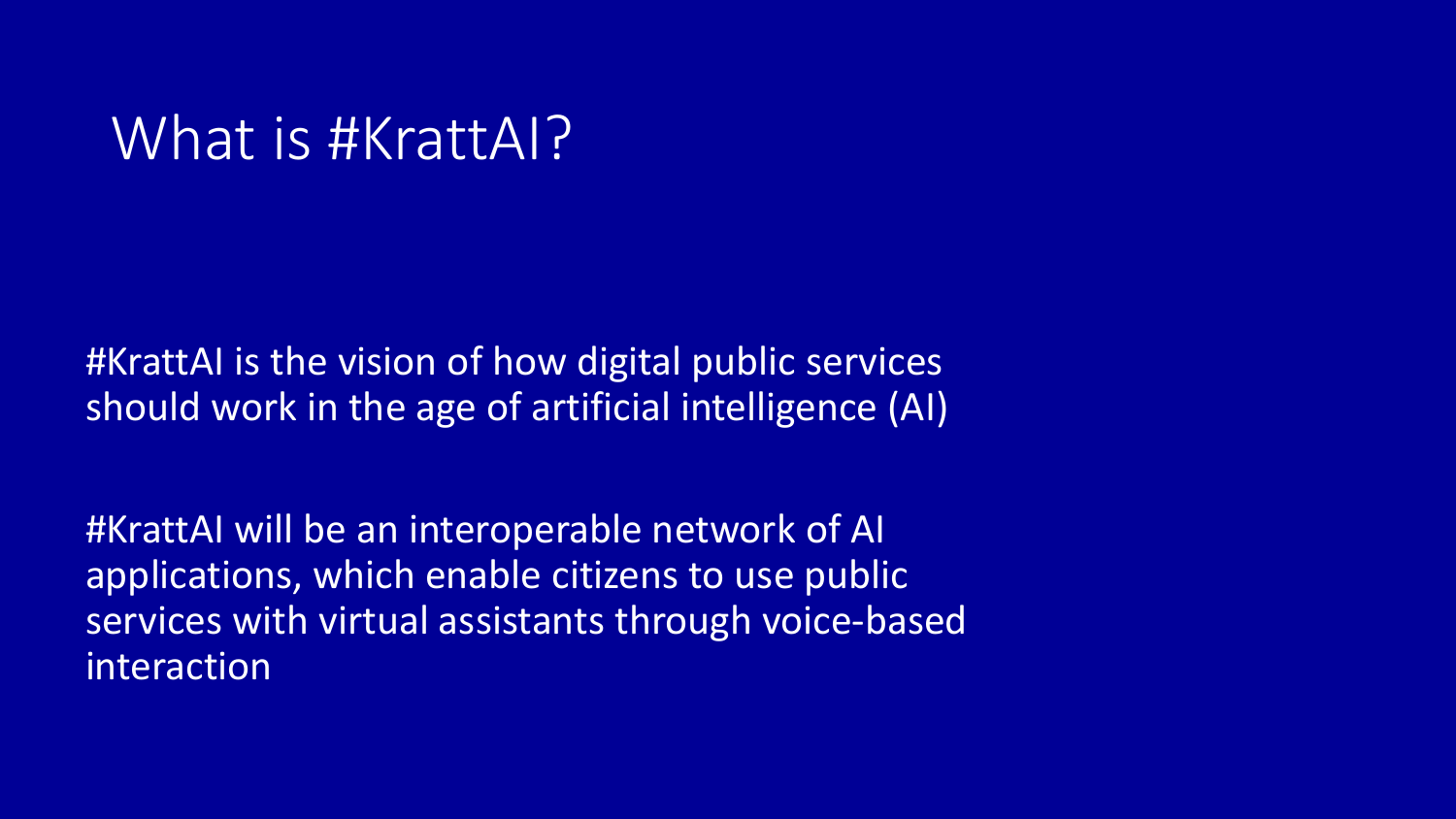## What problem is #KrattAI solving?

Problem: people don't know which public agency to contact, they don't have an overview of their obligations and opportunities offered by government, communication is time-consuming for both the people and the government

Opportunity: Improvements in AI and especially virtual assistants (e.g. in mobile devices) enable to solve this probleem significantly better than before

Background: Mobile devices are used by 98% and Internet by 90% of Estonian households. The use of mobile devices and Internet continues to increase amongst the public.

Aim: To make digital public services radically easier to use and more accessible to people through voice-based virtual assistants, thereby providing the best user experience for digital government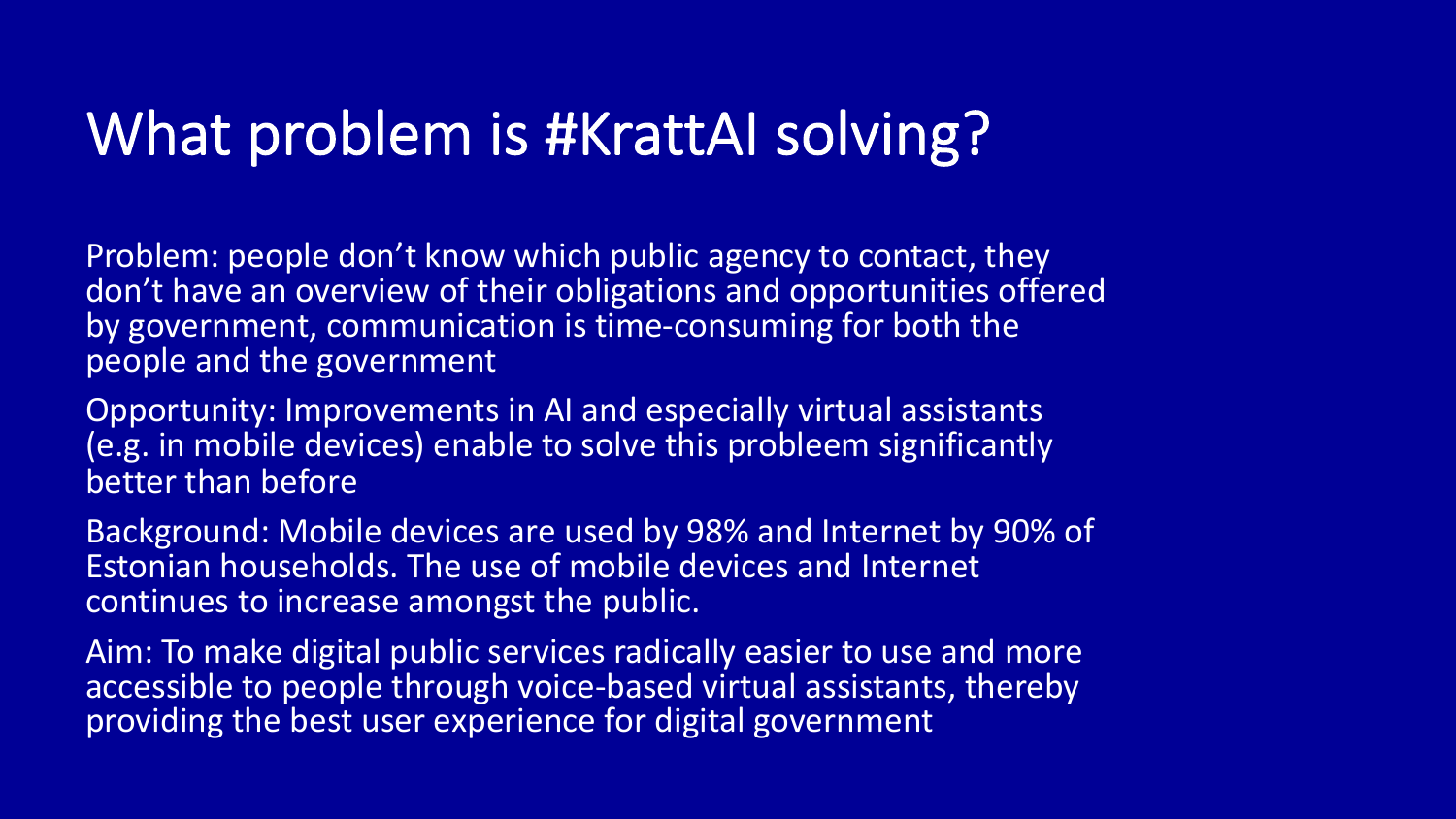| #KrattAI roadmap for 2020:                                  | Mar<br>'20' | Jun<br>'2O | <b>Sep</b><br>'20 | <b>Dec</b><br>'2O' | Mar<br>'21 | Jun<br>'21 |
|-------------------------------------------------------------|-------------|------------|-------------------|--------------------|------------|------------|
| Chatbot and messaging room PoC                              |             |            |                   |                    |            |            |
| Analysis and PoC on the use of alternative<br>channels      |             |            |                   |                    |            |            |
| Classification of citizen messages analysis and<br>PoC      |             |            |                   |                    |            |            |
| Analysis and PoC of eestilee national mobile<br>application |             |            |                   |                    |            |            |
| Information extraction                                      |             |            |                   |                    |            |            |
| Speech synthesis                                            |             |            |                   |                    |            |            |
| Consent management platform                                 |             |            |                   |                    |            |            |
| Roadmap with companies                                      |             |            |                   |                    |            |            |
| <b>Roadmap with Finland</b>                                 |             |            |                   |                    |            |            |

\*PoC = Proof of Concept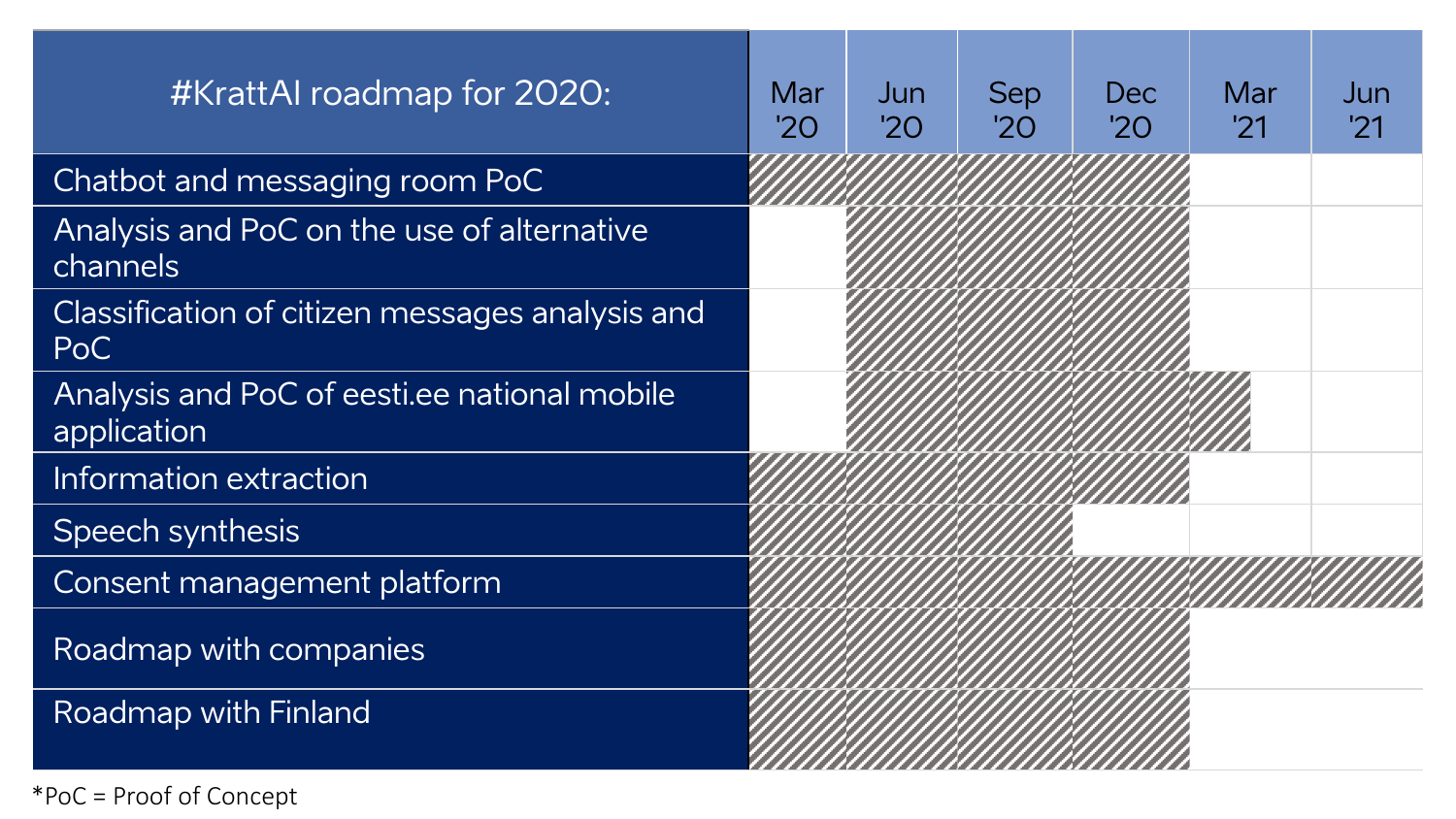### Chatbot and messaging room PoC

Project goal: Develop an open-source chatbot and test the interoperability of bots, using message rooms

Future benefits: People can communicate with the government 24/7 and thanks to the interoperability of bots, it is possible to direct contacts efficiently between different government agencies

Duration: July – December 2020

Involved agencies: State Information System Authority (RIA), Policy and Border Guard Board, IT Centre for Ministry of Interior, Government CIO Office

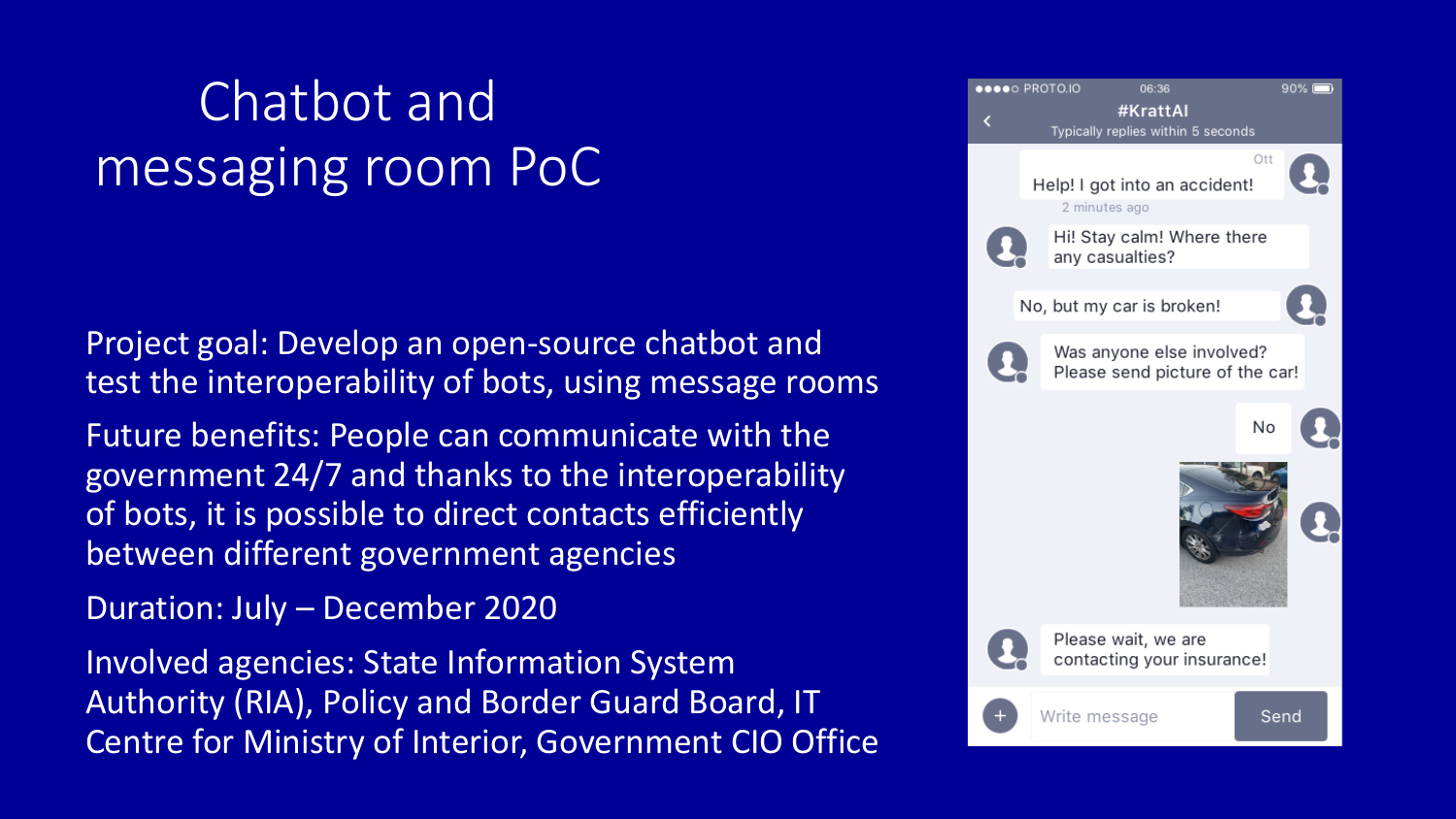### Analysis and PoC on the use of alternative channels

Project goal: Today it is not possible to have personalised communivation between government agency and citizens through private-sector digital channels (e.g. Skype, Whatsapp, Facebook). We will attempt to integrate multiple digital channels and create an means for citizens to authenticate themselves with national ID in private sector channels.

Future benefits: alternative channels can be used to communicate with the government and inform citizens, by using AI applications

Duration: August – December 2020

Involved agencies: State Information System Authority (RIA), Agricultural Registries and Information Board, Government CIO Office



Citizens must be able to choose their prefferd channel to contact the government, but also to be contacted!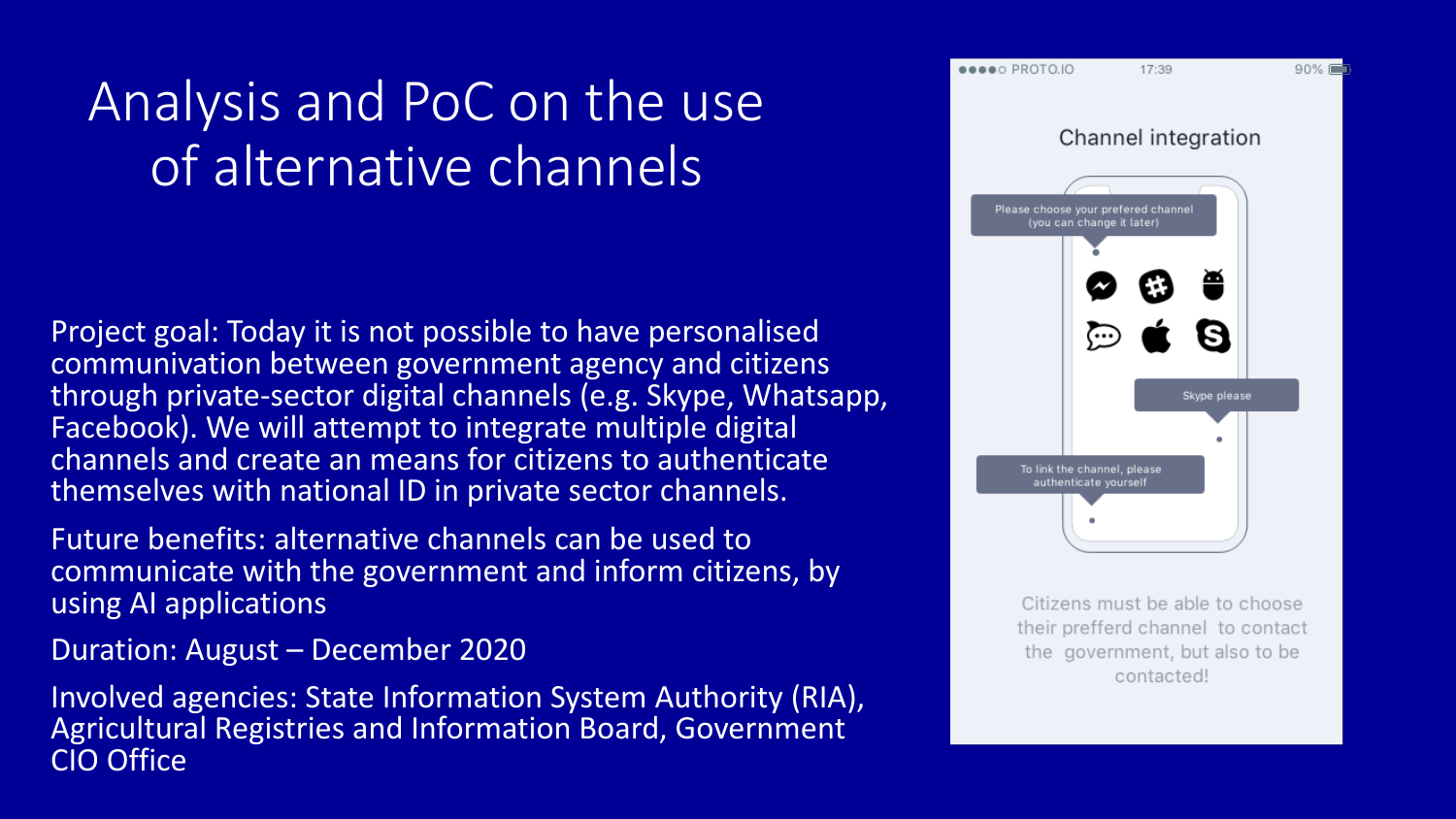#### Classification of citizen messages: analysis and PoC

Project goal: To complete analysis and create a PoC on how to classify citizen messages at domain/sectoral level

Future benefits: classification of citizen messages enables to automatically classify messages and forward them to the responsible AI bot or agency. Therefore, the citizen does not need to know which agency to contact

Duration: August – December 2020

Involved agencies: Government CIO Office, State Information System Authority (RIA), Statistical Office, Policy and Border Guard Board, etc.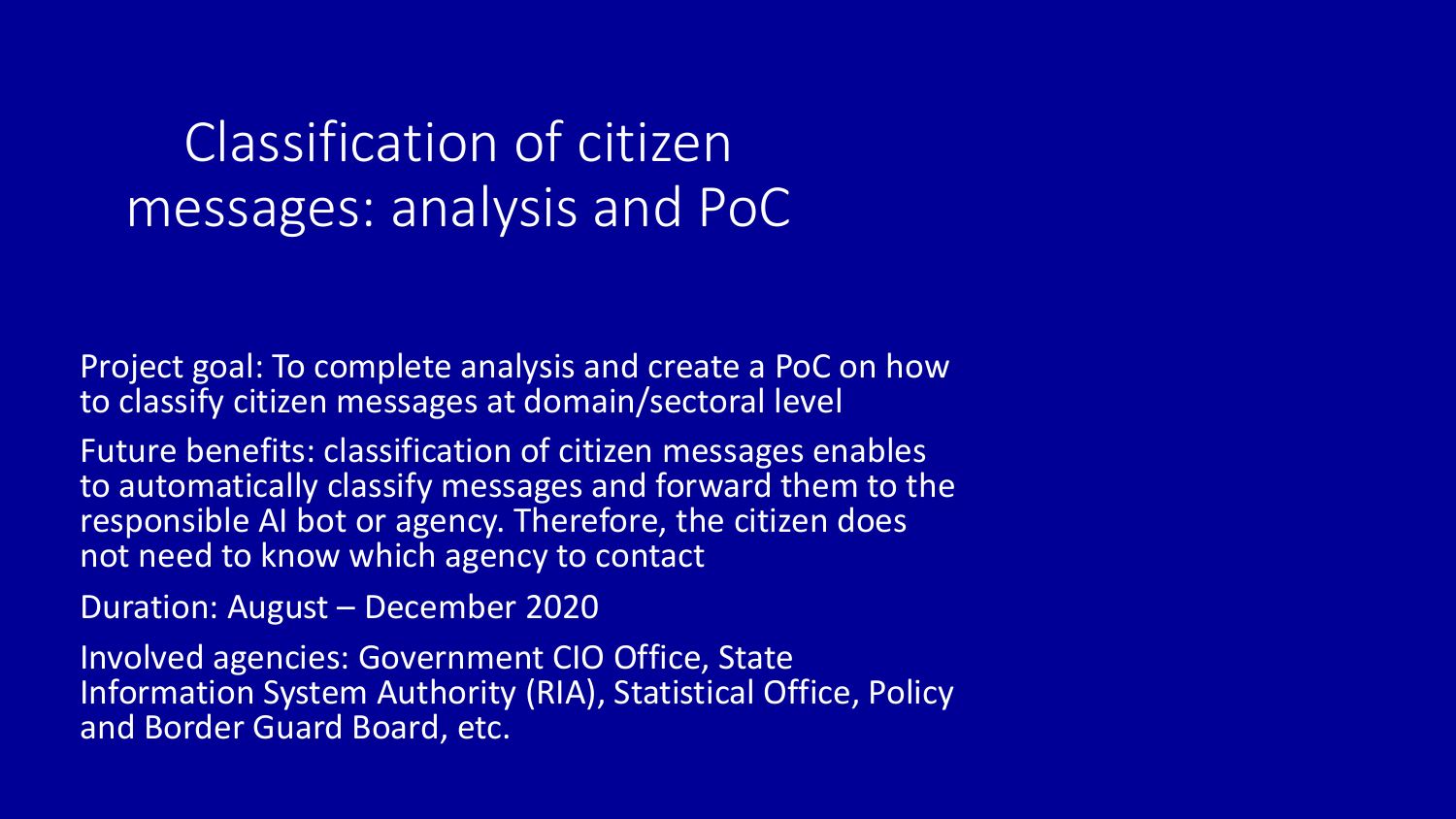#### Analysis and PoC of eesti.ee national mobile app

Project goal: Based on the analysis and PoC, decide whether there is a need for separate eesti.ee national mobile application as a channel/interface for #KrattAI

Future benefits: The administrative burden of the citizen is reduced by combining and improving accessibility of services and through creating the possibility for voice-based communication

Duration: August 2020 – January 2021

Involved agencies: State Information System Authority (RIA), Government CIO Office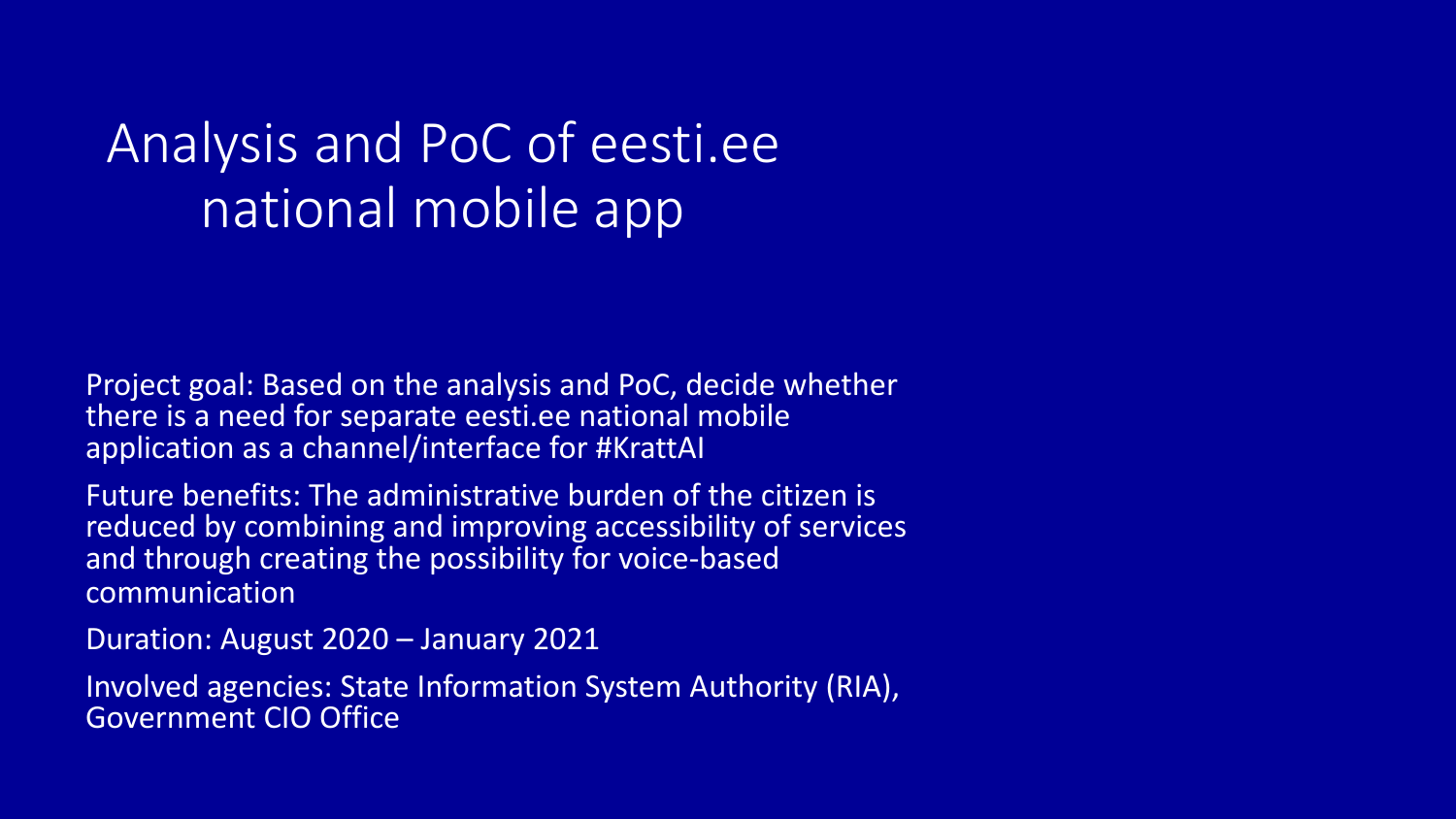## Speech synthesis

Project goal: To make speech synthesis quality more similar to human voice

Future benefits: Enable use of public services through voice-based interaction with AI-based assistants

Duration: Until September 2020

Involved agencies: Ministry of Education and Science, Institute of the Estonian Language, Tartu **University** 

#KrattAI, when does my driving licence expire?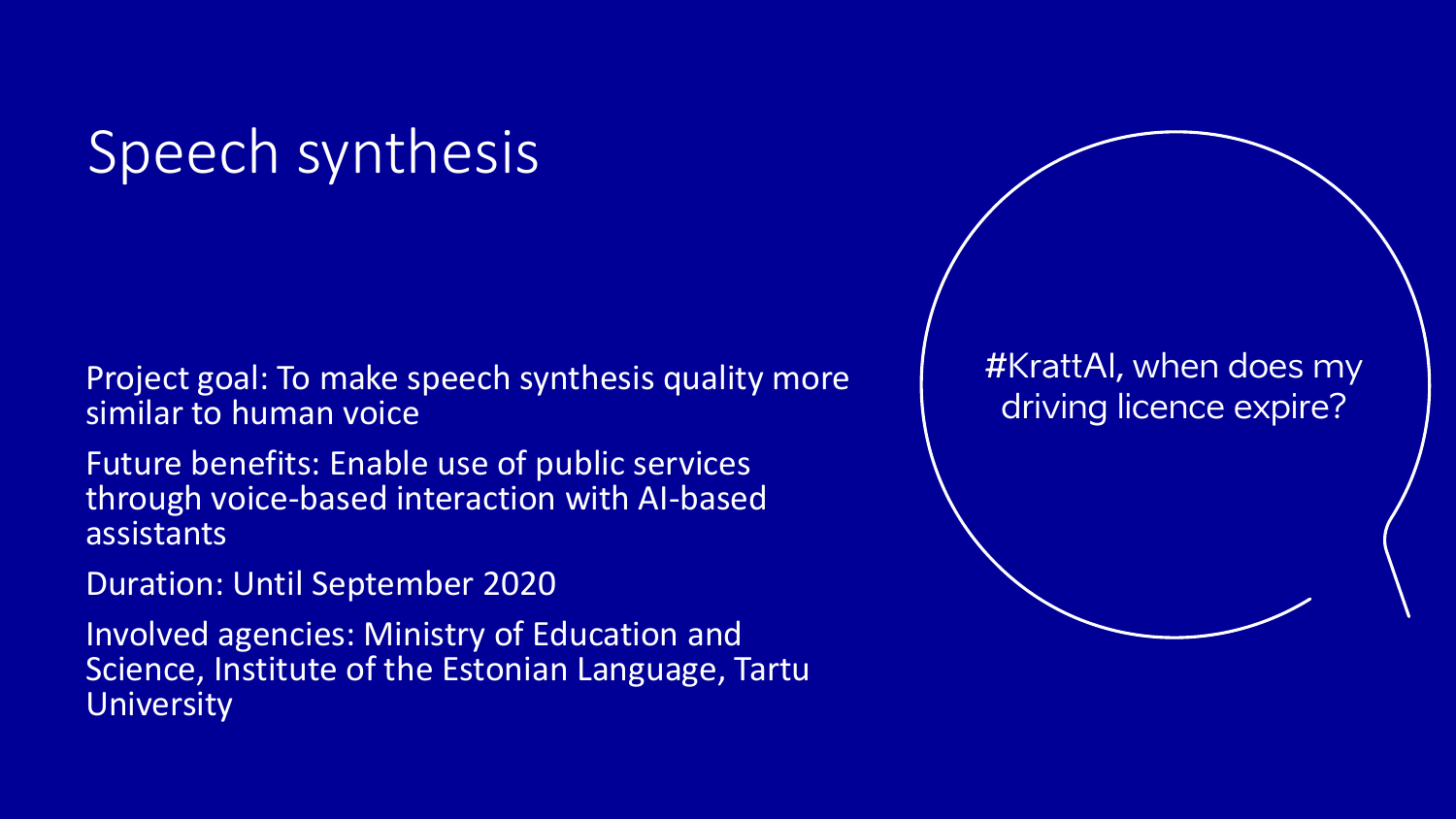## Information extraction

Project goal: Extract important information from citizen messages such as location data, names, e- mails etc.

Future benefits: Enable better and more citizen- centric public services by understanding faster the intent of the messages – to make AI bots work more effectively and efficiently in response

Duration: Until December 2020

Involved agencies: Ministry of Education and Research, Tartu University, Government CIO Office Hi! I would like to travel from Tallinn (location) to Tartu (location) tomorrow (time)!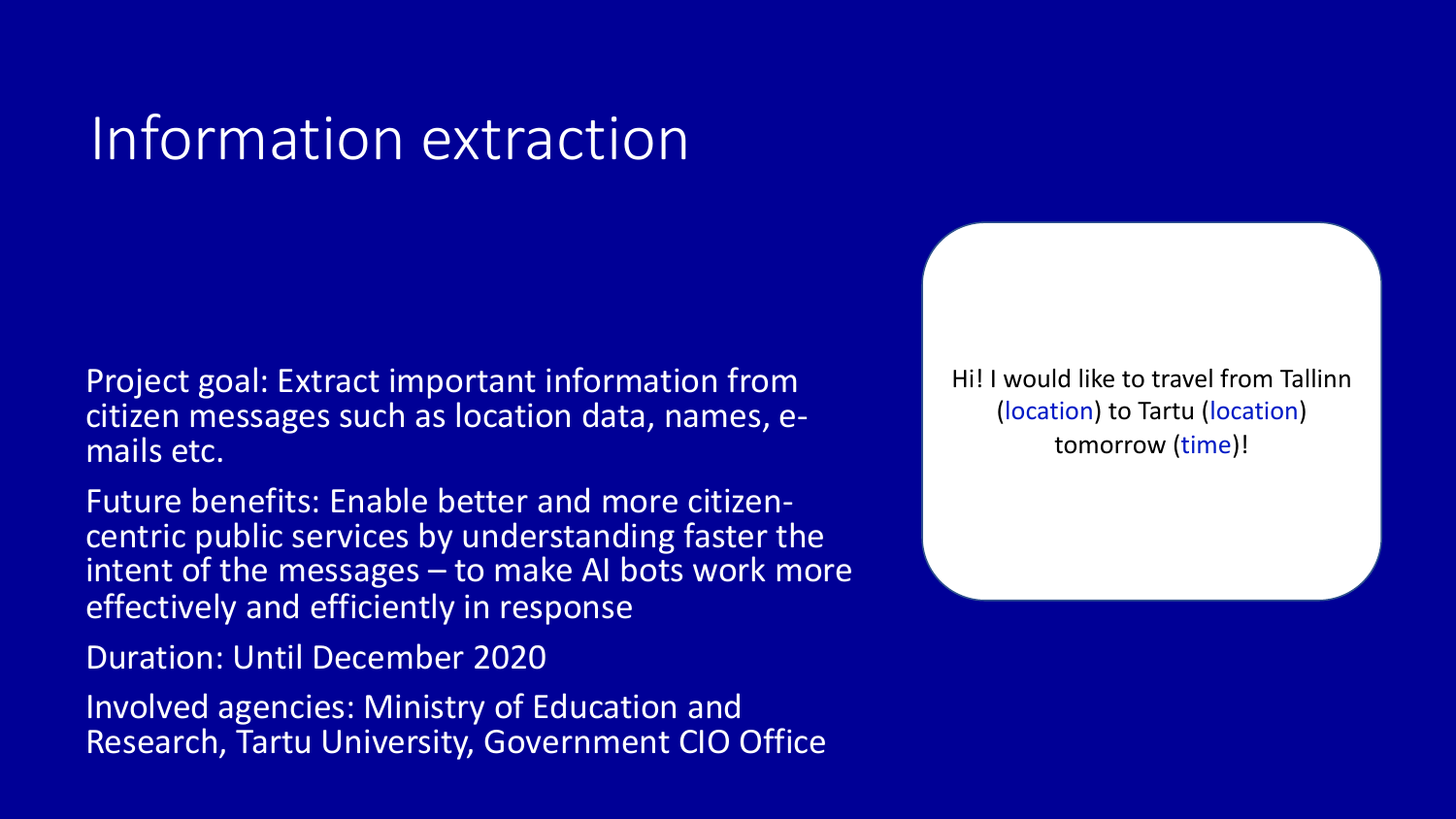#### Consent management platform

Project goal: Enable citizens to give third parties (e.g. <sup>1</sup><br>private companies and AI bots) access to their personal data

Future benefits: A person has the opportunity to share their personal data in order to receive personalised services, e.g. using private sector AI solutions through #KrattAI

Duration: Until May 2021

Involved agencies: State Information System Authority (RIA), Government CIO Office, Ministry of Social Affairs, etc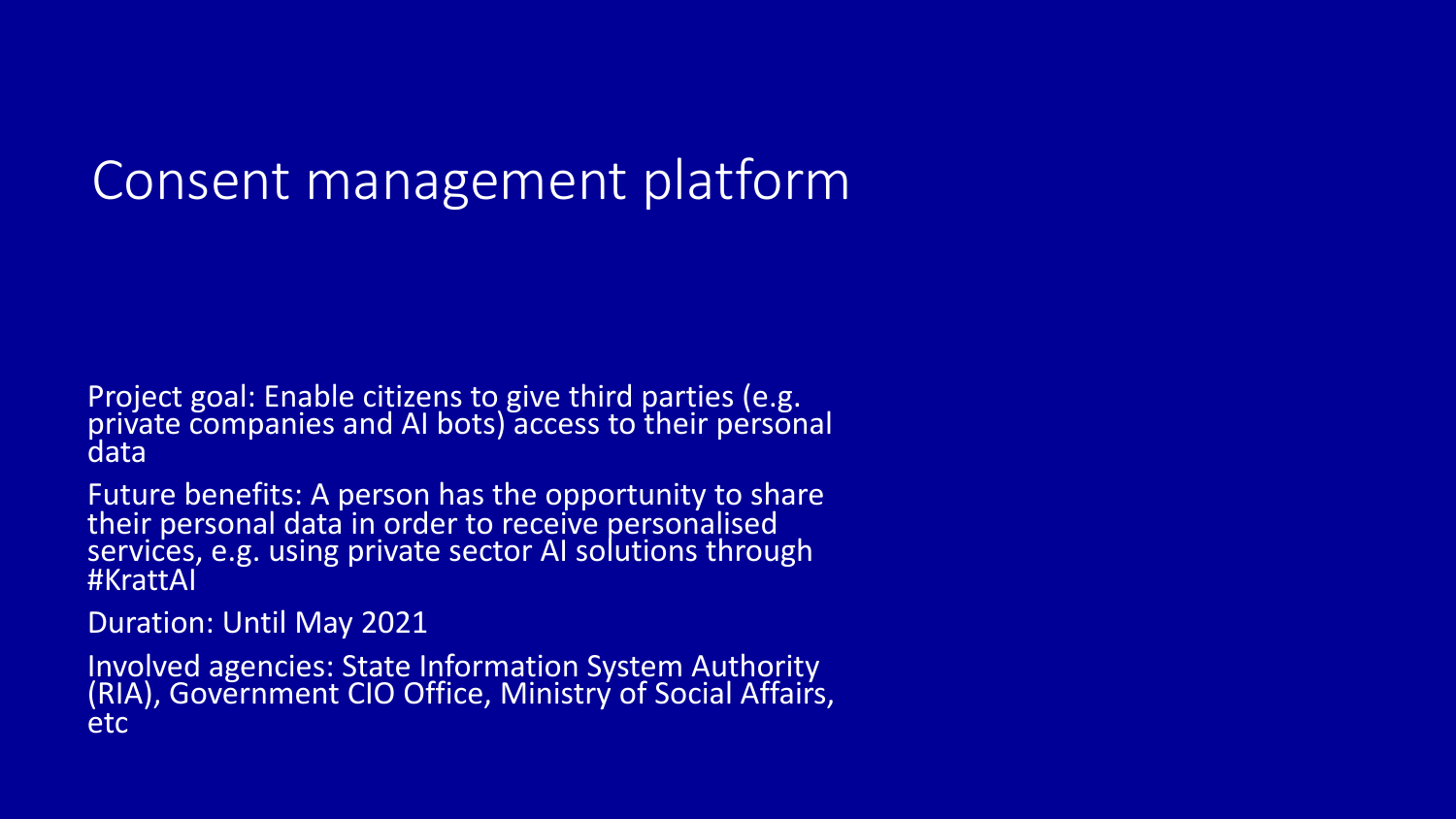## Cooperation with companies Google, Apple, Samsung, Microsoft etc.

Project goal: Launch cooperation and agree on action plan to integrate #KrattAI with at least one global company developing virtual assistants

Future benefits: Citizen can access public services and contact government through existing, widely used, virtual assistants

Duration: Until December 2020

Involved agencies: Government CIO Office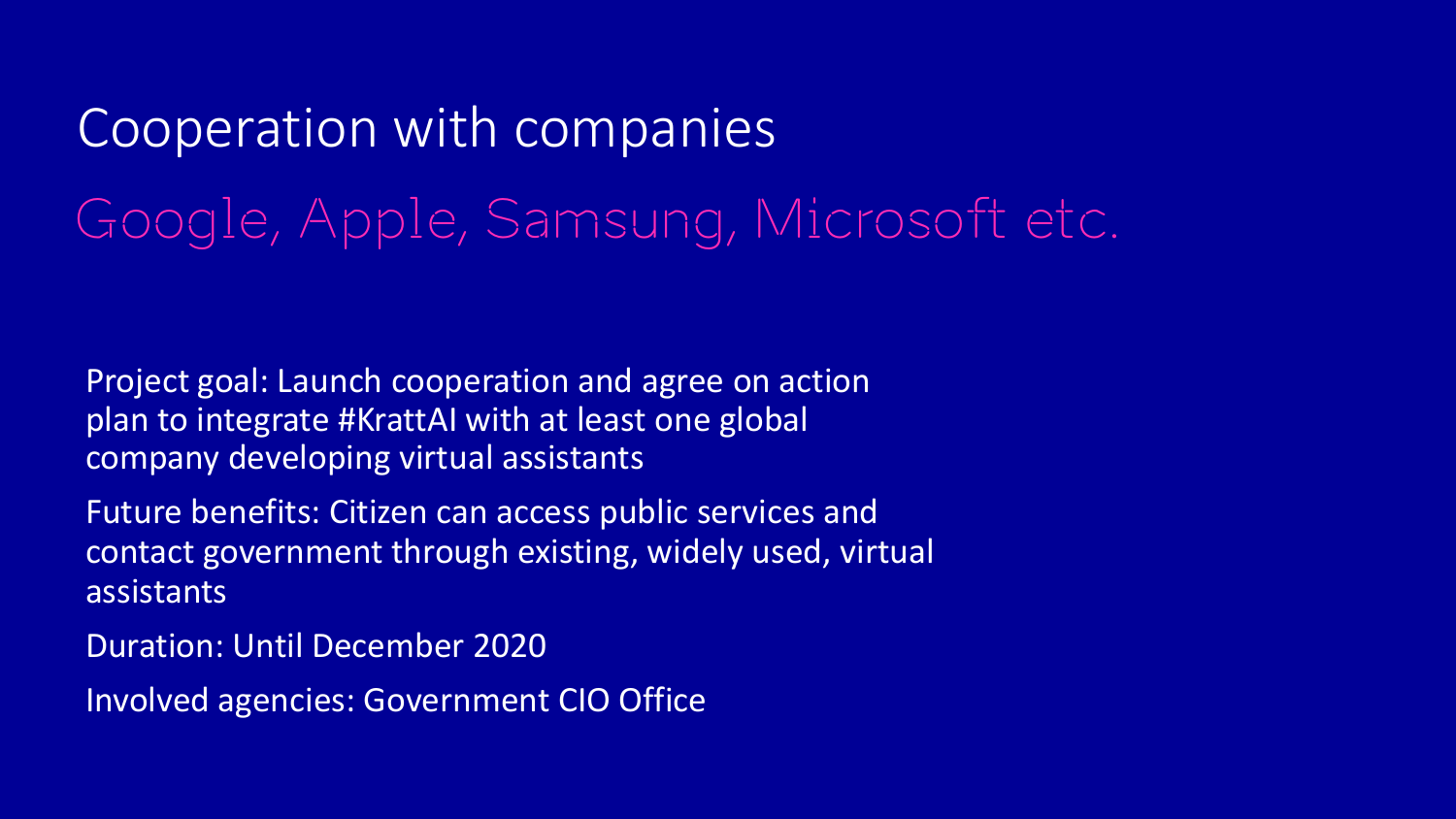# Cooperation with Finland #KrattAI + #AuroraAI

Project goal: Launch cooperation with the Finnish government and agree on an action plan to test and develop cross-border AI services' interoperability

Future benefits: Citizens can be offered crossborder public services through #KrattAI

Duration: Until December 2020

Involved agencies: Government CIO Office